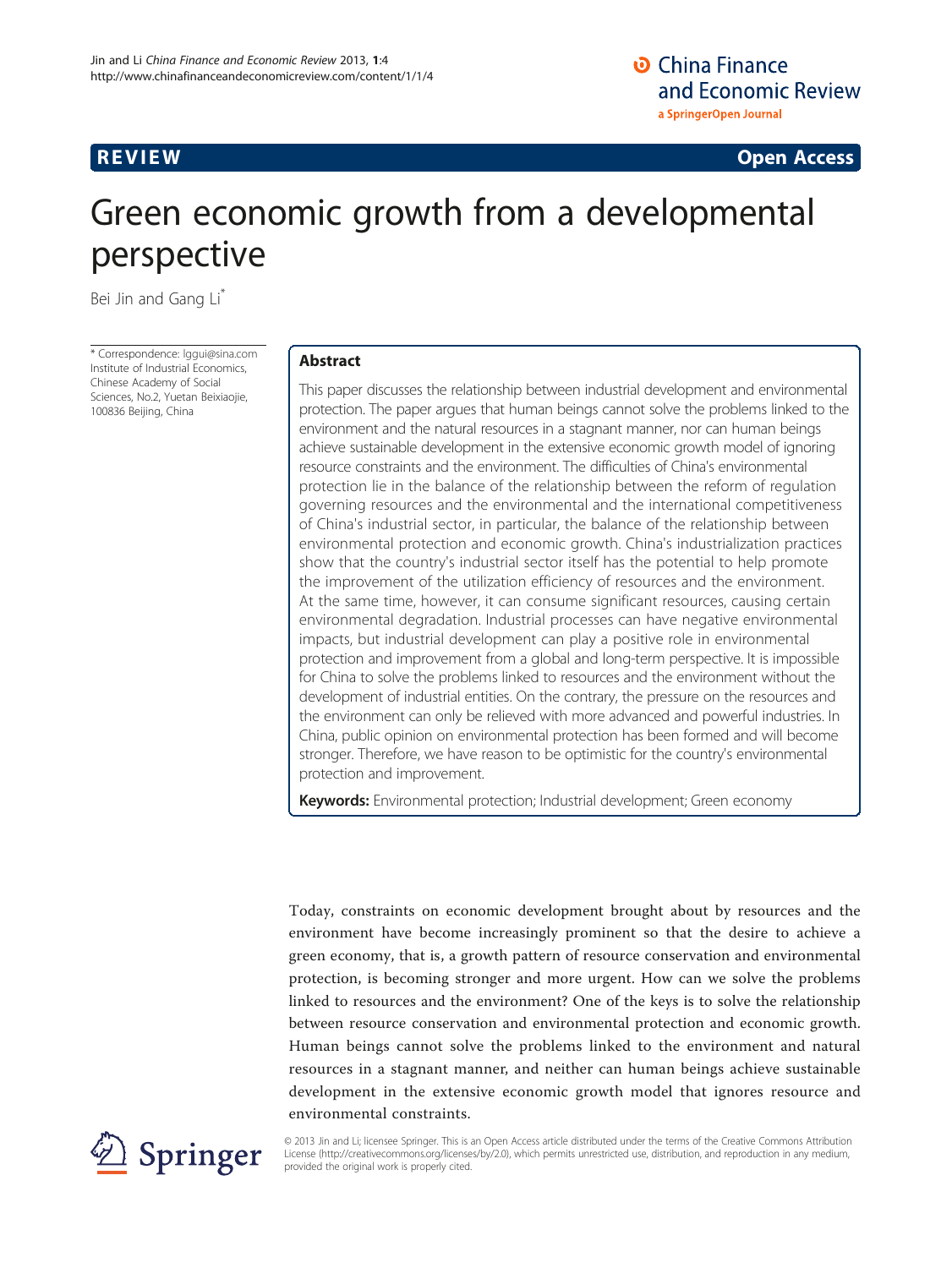# The difficulties of China's environmental protection lie in simultaneously achieving growth and environmental protection

Environmental economics originates from the reality of increasingly serious environmental problems. Since the industrial revolution, the large-scale exploitation of the natural environment has improved mankind's quality while causing environmental deterioration and other problems. Especially, after the end of World War II, the widespread expansion of industrialization and urbanization around the world has been greatly accelerating the consumption of natural resources, resulting in increasingly serious problems of environmental pollution. Some theoretical studies (Porter [1991](#page-6-0); Porter and van der Linde [1995\)](#page-6-0) and empirical studies (Jaffe and Palmer [1997](#page-6-0); Newell et al. [1999;](#page-6-0) Berman and Bui [2001](#page-6-0); Snyder et al. [2003](#page-6-0)) show that under certain conditions, environmental regulation has the potential to help achieve both improvement of environmental performance and enhancement of business competitiveness.

However, such win-win results are difficult for a country to achieve due to the fact that the level of the environmental standards that a country's industrial sector is able to withstand are limited by the level of technological advancement and the need to achieve economic growth. As a developing country, the most important task for China for some time will still be to develop rapidly under the guidance of the Scientific Outlook on Development. The difficulties of the country's environmental protection lie in balancing the relationship between reform of regulation governing resources and the environment with the international competitiveness of the country's industrial sector, in particular, the balance of the relationship between environmental protection and economic growth.

# While China's high growth has come at the cost of resources and the environment, it has also improved the utilization efficiency of resources and the environment

In the past, more than 30 years since the start of reform and opening, China's industrial sector has made great progress and attracted worldwide attention. But China has also paid a great cost in terms of resource consumption and environmental degradation. So far, China's rapid industrial development has largely depended on extensive growth, resulting in the country paying the inevitable costs of resources and the environment. However, it is worth noting that the environmental efficiency of the country's industrial sector is rising, which greatly weakens the negative impacts of industrial development on the environment.

As an example, the energy efficiency of the country's industrial sector has been increasing since 1986. China's industrial standard coal consumption per 10,000 yuan of GDP in 1986 was 13.72 tons, which had dropped to 4.63 tons of standard coal by 2,000 (expressed in prices in 1986, the same below; see Figure [1](#page-2-0)). However, in the initial stage in 2001, China's industrial energy efficiency decreased, and this was related to the new round of rapid development of heavy and chemical industries in China. Industrial energy consumption per 10,000 yuan of GDP in 2005 was 4.88 tons of standard coal. At the same time, energy efficiency reached a historic low. Since then, energy efficiency has begun to increase steadily, and energy consumption per 10,000 yuan of GDP in 2010 was only 3.84 tons of standard coal. China's industrialization practices show that the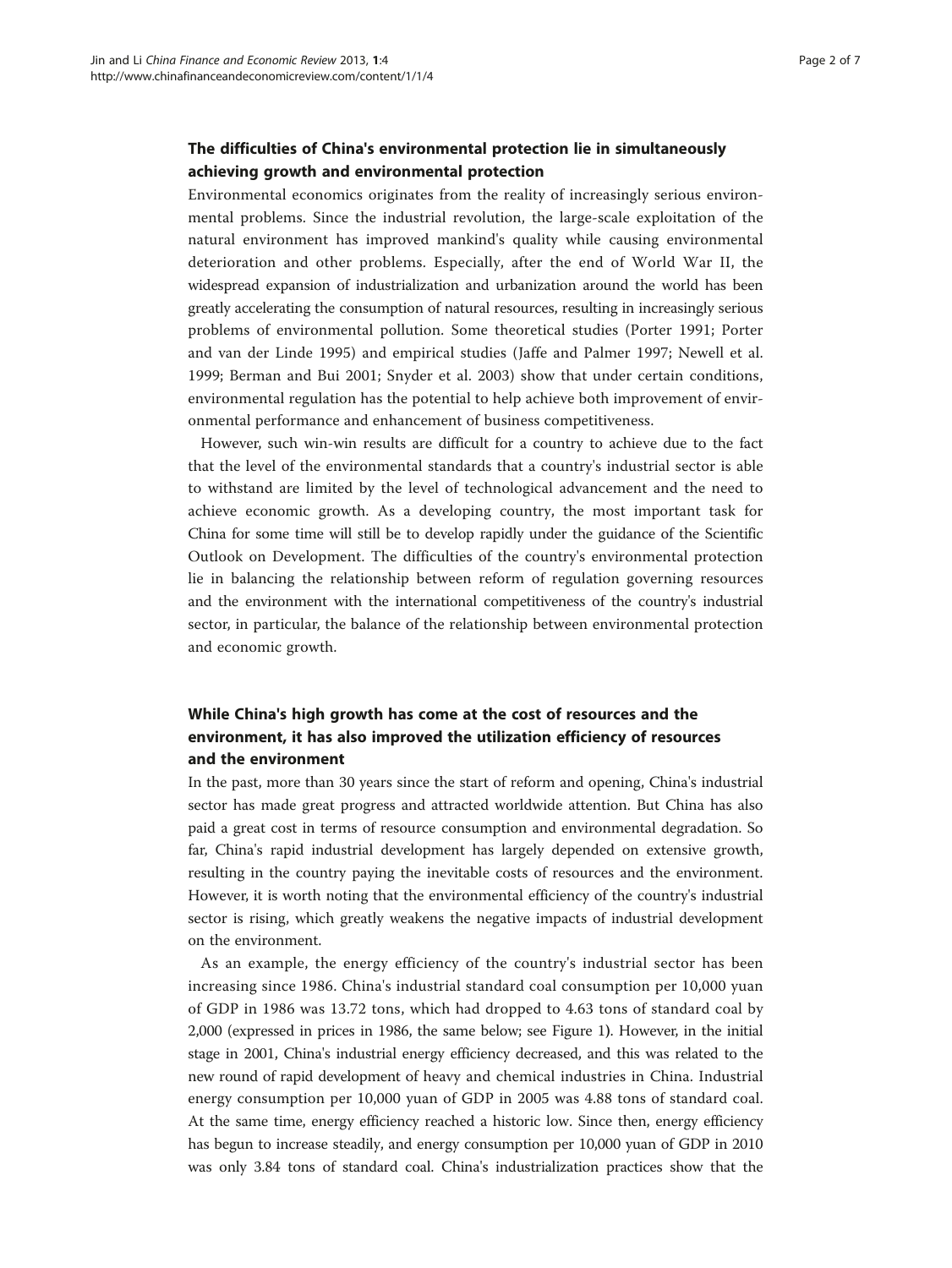<span id="page-2-0"></span>

country's industrial sector itself has the potential to help promote the improvement of the utilization efficiency of resources and the environment. At the same time, however, it can consume substantial resources, causing certain environmental degradation. Moreover, the more developed the country's industrial sector, the better the material and technical conditions are for solving the problems linked to the resources and the environment.

## Industrialization can lay the material and technical foundation for solving problems linked to resources and the environment

Indeed, the industrial sector can have negative environmental impacts as viewed from industrial production processes. On one hand, the industrial sector can consume a great deal of non-renewable resources. On the other hand, some harmful substances (i.e., exhaust gas, waste water, waste materials) will be generated in the process of industrial production. As is well known, it is impossible to solve the problems linked to resources and the environment without the development of industrial entities. On the contrary, pressure on resources and the environment can only be relieved by a more developed and powerful industrial sector. Substances on the earth could originally not be classified as 'resources' and 'waste'. Without industrialization, most of the substances would be waste rather than resources. With the support of science and technology and an advanced and developed industrial sector, all substances can be changed into resources, and even wastes can be transformed to benefit human beings. Industrialization has the potential to help create a living environment for human beings. At the same time, industrial processes can have negative environmental impacts. Improper industrial exploitation can cause damage to the environment, but the environment can only be protected and improved by more developed industrial technologies. Therefore, the key is to increase the green level of industrialization, and to solve the problems linked to resources and the environment in China with a more developed and advanced industrial sector.

Researchers of the Institute of Industrial Economics of the Chinese Academy of Social Sciences recently carried out field research in Xixia County, a protected area of industrial water sources in the middle region of the South-to-North Water Transfer Project. The Ministry of Environmental Protection of the People's Republic of China named Xixia County as a Nationally Designated Eco-Demonstration Region in May 2008. As a mountainous county of the central region in a middle stage of industrialization, the county has made great achievements in environmental protection. Will more stringent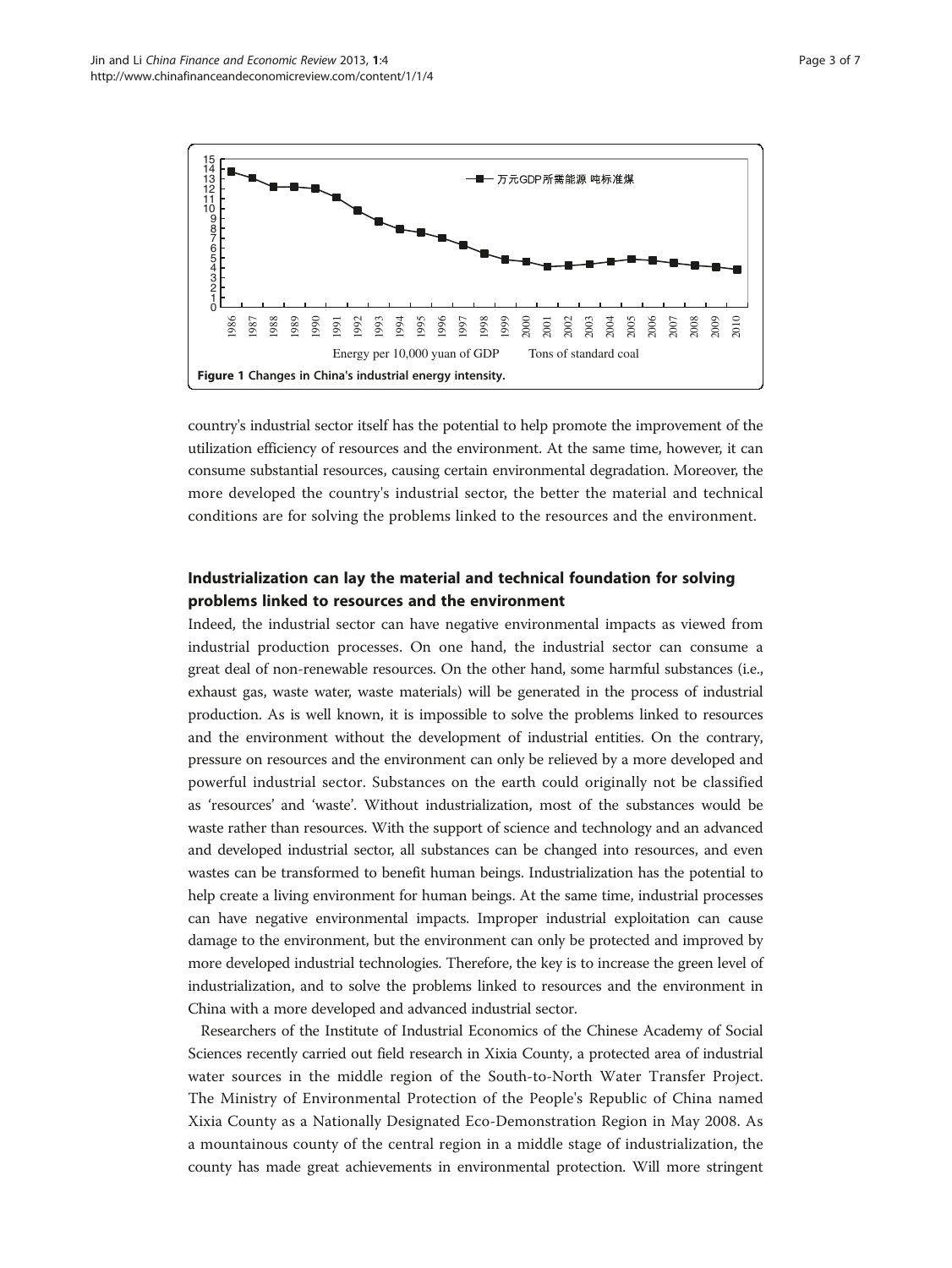environmental protection in Xixia County affect its economic development, particularly its industrial development? According to the field research, it will not. While Xixia County has made great achievements in environmental protection, its economy (especially the industrial sector) has been growing rapidly. In fact, the Xixia County's achievements in environmental protection are largely due to the conditions created by the rapid development of the county's industrial sector. By contrast, neighboring Xichuan County has basically same natural conditions as those of Xixia County, and its original ecological environment is similar. But today, there is a huge difference between the ecological environments of the two counties. Xixia County presents green mountains and rivers, while Xichuan County presents vast stretches of bald mountains.

One of the reasons that led to such a difference between the ecological environments of the two counties lies in the difference of their industrial development. On one hand, industrial development has the potential to help accumulate wealth for society rapidly so that more financial resources can be allocated for environmental protection under the premise of meeting the needs of basic livelihood. On the other hand, industrialization can also absorb more agricultural population originally living on mountain forest resources and land resources, and this can help reduce nonpoint agricultural pollution.

With the financial resources provided by the industrial development, Xixia County has the ability to invest significant amounts of money in ecological projects, water pollution prevention, immigrant resettlement, adjustment to the industrial structure, and other areas. Governments at the county are able to receive a certain amount of ecological compensation from the central government as transfer payments, but these limited transfer payments alone are insufficient. A large proportion of funds invested by Xixia County for ecological and environmental protection mainly come from the local government tax revenue, which comes from the local industrial sector, especially its large industrial enterprises.

A relatively ample financial capacity can support the development of green and highefficiency agriculture so as to create conditions to reduce agricultural non-point source pollution. Now, the difficulty of preventing environmental pollution in China has shifted from point source pollution to non-point source pollution. The former is caused by the industrial sector, and the latter is caused by agriculture and life. Developing high-efficiency and green agriculture will not only increase farmer incomes but also reduce the use of pesticides and fertilizers, resulting in significant reduction of non-point source pollution caused by agriculture. For example, planting kiwi trees is a typical type of high-efficiency and green agriculture. It takes 3 to 5 years from investment to planting to producing benefits. Without the government's guidance or support, it is difficult for farmers to carry out a long-term investment in such a field. To reduce agricultural nonpoint source pollution, the government of Xixia County has actively guided farmers to develop local organic agriculture with low pollution. In doing so, the government has provided farmers with more infrastructure and technical support services. For example, in order to promote the planting of organic and harmless kiwi trees, the government contributed to the building of a kiwi fruit production base, setting the cement piles and barbed wires for kiwi trees to climb, and spent money on buying kiwi seedlings for farmers to grow. The government of Xixia County has been able to allocate funds to subsidize farmers to plant kiwi trees because the industrial development of the Xixia County provides sufficient financial resources.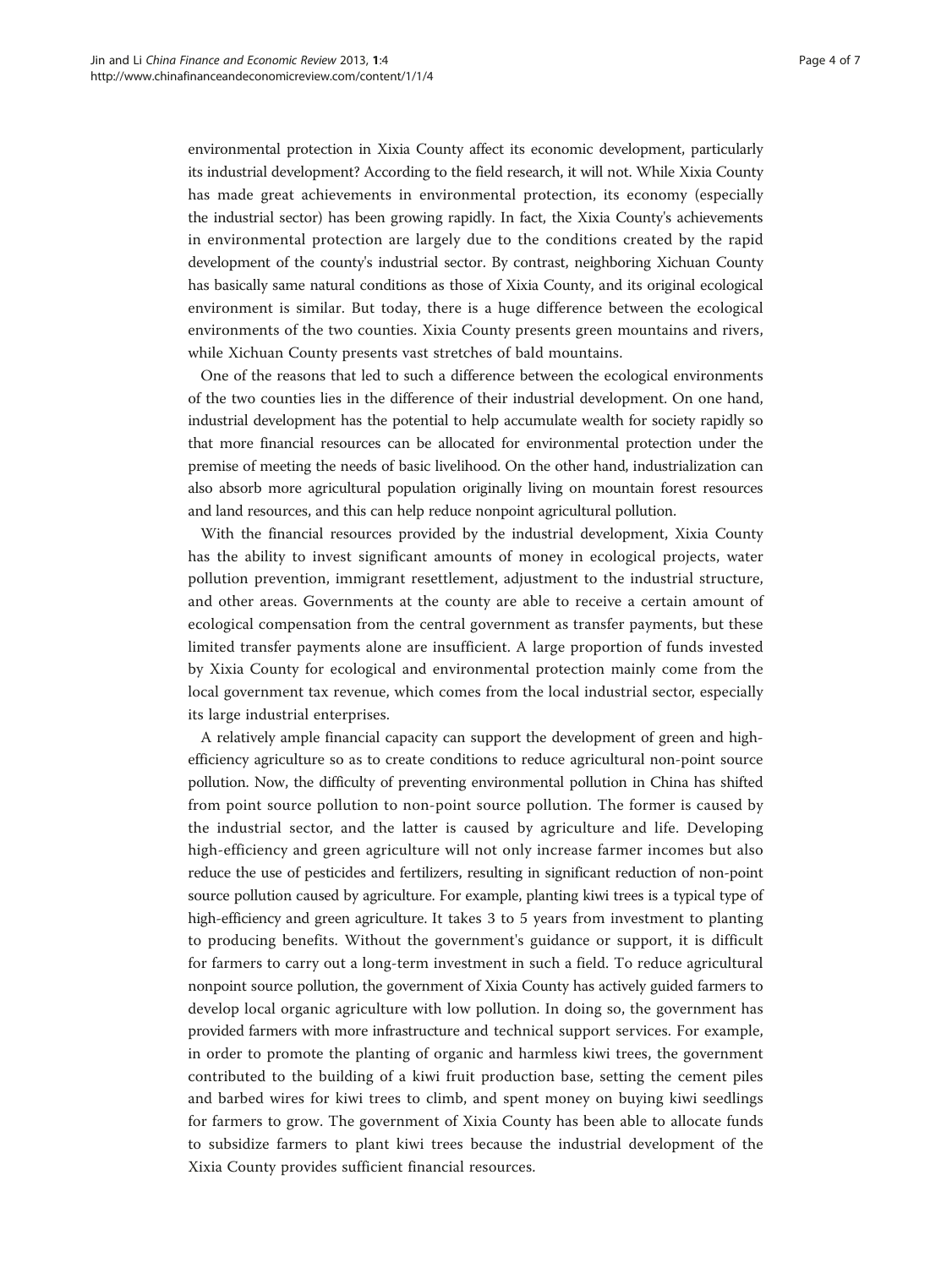The development of local industry has the potential to absorb a large number of transferred agricultural labors, and also to create the conditions to reduce agricultural nonpoint source pollution. The industrial development of the Xixia County has absorbed a lot of agricultural population originally living on mountain forest resources and land resources. The transferred agricultural population, on one hand, will no longer engage in agricultural production, resulting in a reduction of agricultural nonpoint source pollution and deforestation. On the other hand, farmers will be able to consume cleaner energy due to relatively high income from the industrial sector. By contrast, neighboring Xichuan County has basically the same natural conditions as those of the Xixia County, but a significantly lower forest cover rate. One important reason is that its industrial sector is underdeveloped so that it is difficult for the county's industry to absorb a large number of rural labors and thereby reduce dependency on and damage to mountain forest resources.

In short, although industrial production processes can have negative environmental impacts, industrial development can play a positive role in environmental protection and improvement from a global and long-term perspective.

# Increasingly strong public opinion is forming regarding environmental protection in China

It is true that there is a certain trade-off relationship between environmental protection and industrial development under certain actual technical conditions, that is, in order to develop industry, environmental costs have to be paid. If the environmental quality resulting from investment in environmental protection is regarded as a type of 'product', then there is also a certain trade-off relationship between the industrial product and environmental quality. In particular, for a developing country, excessive environmental quality standards can exceed the country's technical and economic capacity, hindering industrial development. As a result, the society tends to tolerate economic entities' use of environmental resources at low prices or even for free in the period of economic underdevelopment.

With the increase of the level of economic development and the improvement of the material life, the people's demand for the environmental quality is becoming higher and higher. Currently, in terms of the trade-off relationship between material products and environmental quality, it is obvious that the masses, especially people in the developed regions of eastern China, would rather give up a certain amount of economic growth to improve environmental quality than bear a greater cost of environmental pollution in exchange industrial achievements as in the initial stage of reform and opening (Bei [2009](#page-6-0)).

A prominent representation of the aforementioned transformation is characterized by the fact that several mass incidents have occurred in China in recent years because local residents opposed the construction of heavy chemical projects. Complying with the demands of the people, in the Outline of the Twelfth Five-Year Plan for National Economic and Social Development, the Chinese government stated, 'In the face of increasingly enhanced constraints on the resources and the environment, we must increase the sense of crisis and establish a green, low-carbon development concept,' 'accelerate the construction of a resource-saving and environment-friendly pattern of growth and model of consumption, and enhance the ability of sustainable development,'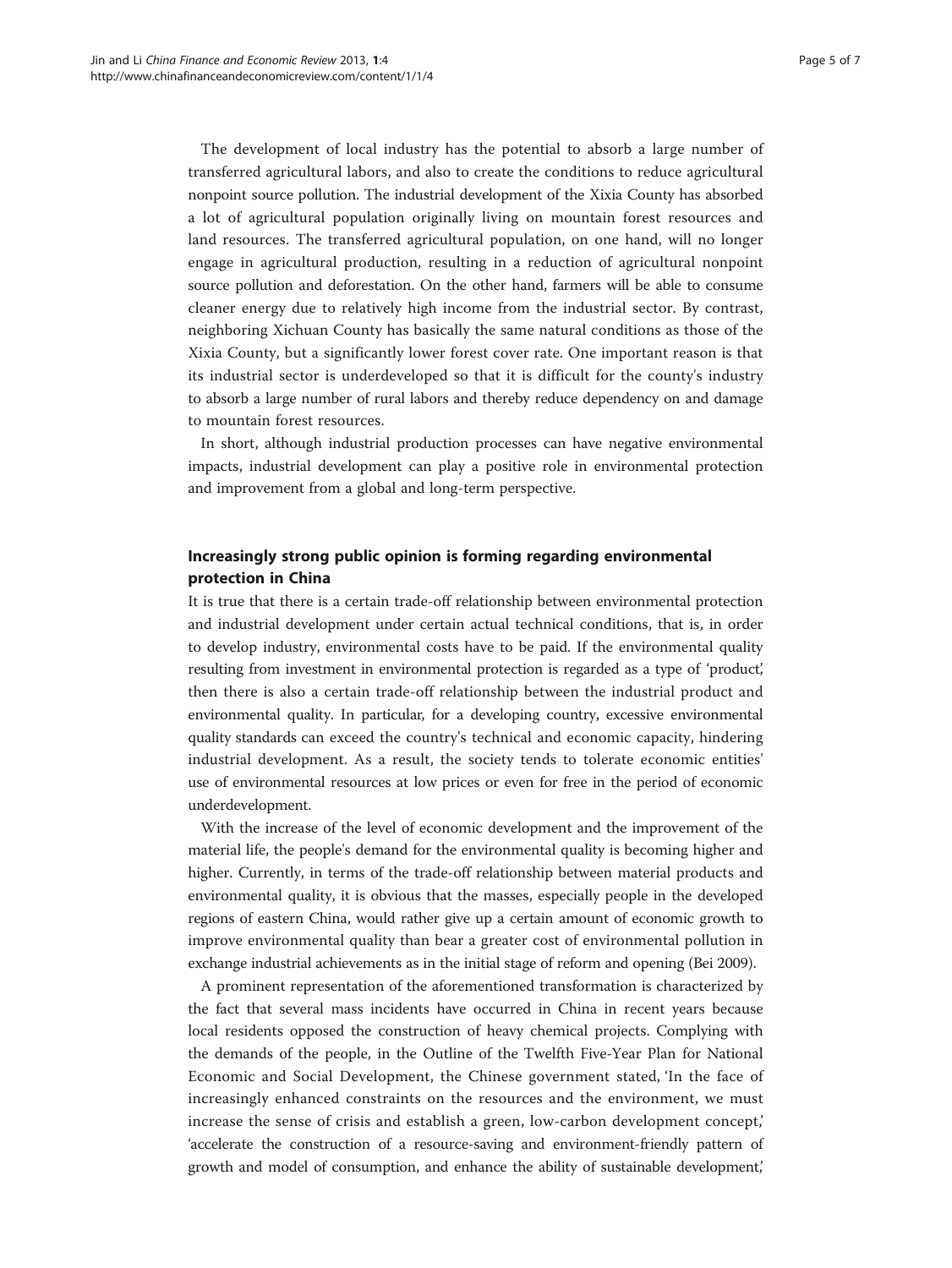and proposed to 'improve the laws and regulations and standard system for environmental protection' and 'increase environmental enforcement efforts.' The 18th National People's Congress in particular proposed to build an ecological civilization. Obviously, public opinion regarding environmental protection has been formed in China and will become stronger. This is a strong foundation for China's environmental protection. Therefore, we have reason to be optimistic for China's environmental protection and improvement.

# Promoting green growth is provided with a wide space of international cooperation

As viewed from the history of industrialization of various countries, the relationship between industrial development and environmental protection can be classified roughly as treatment after damage, simultaneous damage and treatment, as well as no damage. In the case of no damage, it is unnecessary to perform treatment because no damage has been caused to the environment. Of course, this is the most ideal case. However, it is difficult for many industrial production activities, particularly in developing countries, to achieve such an industrial roadmap and technological level. In the second case, when any damage to the environment is caused during industrial production activities, treatment will be performed on the environment in a timely manner in order to avoid or minimize external environmental pollution to the extent possible, or even if any external environmental pollution occurs in the industrial production activities, it can be controlled and treated in time. In this case, the recovery of the damaged environment depends on the investment capacity for environmental protection of the economic entities or the society. The first case, that is, treatment after pollution, stresses treatment and disposal after pollution has been generated. Although it is criticized most, it is the most common phenomenon in both early industrialized countries and later developing countries. At first, in order to pursue industrial growth and receive economic benefits, a variety of industrial production activities are carried out unscrupulously at the cost of the destruction of the environment. This will surely result in serious environmental pollution. Then, more resources have to be invested in and higher prices have to be paid for environmental treatment. It is clear that such a traditional path of development does more harm than good for society as a whole. But why is it such a common phenomenon? The historical reasons, of course, due to a lack of investment capacity and technical conditions in the early stage of industrial development. Moreover, the primary goal at the time was to eliminate poverty and become wealthy. But the more important reasons were the gap in the development concept, lack of vision during the early stages of industrialization, and a lack of immediate pain from the consequences of environmental damage. Environmental protection can be valued only due to being awakened after the serious consequences are felt. Of course, the actual important reasons are a poor sense of social responsibility among economic entities and imperfect environmental protection systems. With the development of the economy and the concept of environmental protection, room for the pattern of extensive development has grown increasingly narrow. Demand for green development constantly enjoys popular support.

We used to believe that developed countries would have generally entered an era of slowing economic growth for environmental protection, that is, the importance of the environment would have been overwhelmingly greater than that of the economic output.